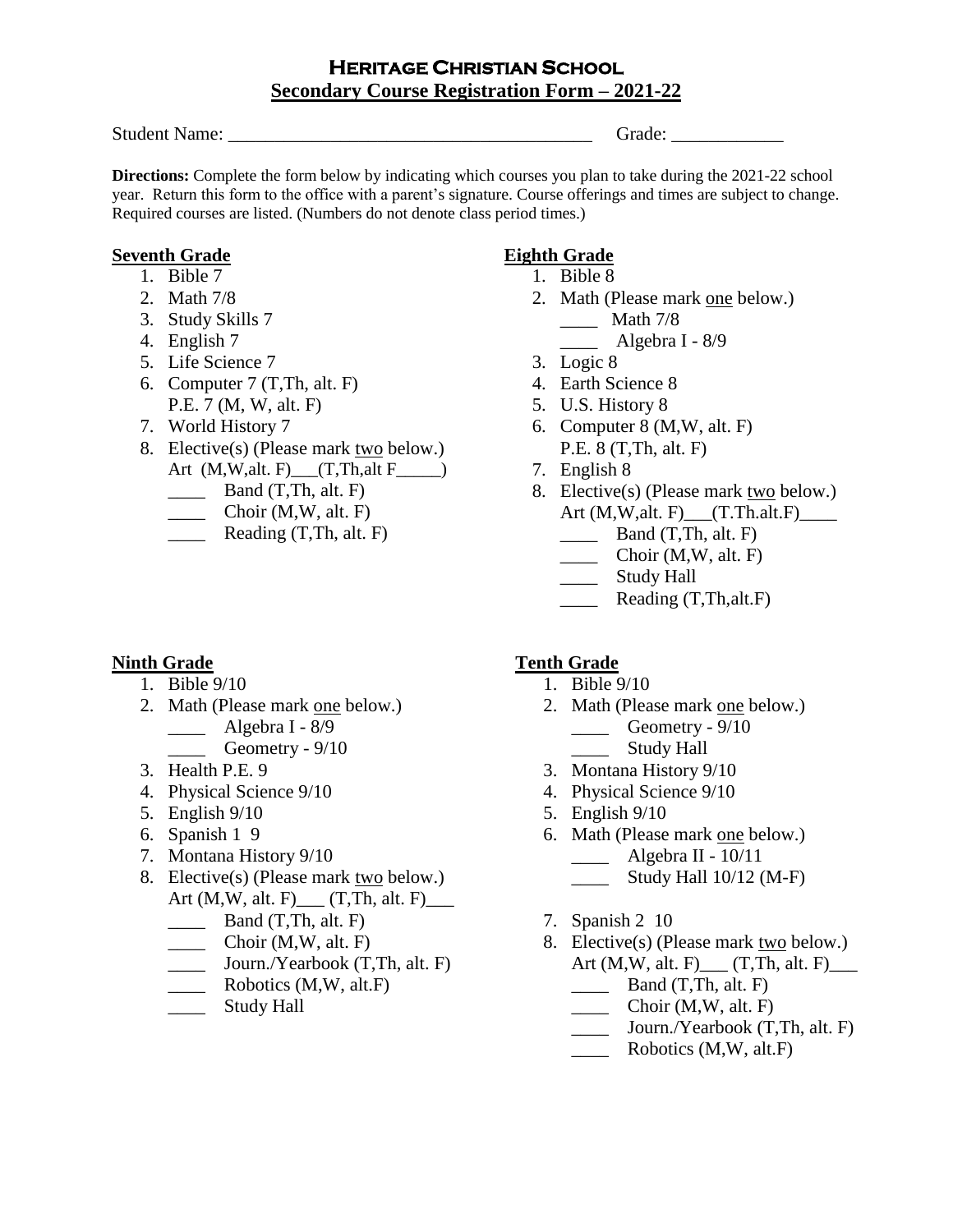#### **Eleventh Grade**

- 1. Bible 11/12
- 2. U.S. History 11/12
- 3. Accounting/Business Appl. 11
- 4. Rhetoric I 11
- 5. Science (Please mark one below.) \_\_\_\_\_\_ Physics†
	- Chemistry 11/12
- 6. Math (Please mark one below.)
	- \_\_\_\_ Algebra II 10/11
	- \_\_\_\_ Trig./Pre-Calculus 11/12
	- Statistics 11/12
- 7. English 11/12
- 8. Spanish 3
- 9. Elective(s) (Please mark two below.) Art (M,W, alt. F)\_\_\_(T,Th, alt. F)\_\_\_
	- $\qquad \qquad$  Band (T,Th, alt. F)
	- $Choir (M,W, alt. F)$
	- Journ./Yearbook (T,Th, alt. F)
	- Robotics (M,W, alt.F)
	- Study Hall
	- Class Teacher Assistant \*

#### **Twelfth Grade**

- 1. Bible 11/12
- 2. US History 11/12
- 3. English 11/12
- 4. Science (Please mark one below.) Physics<sup>†</sup>
	- Chemistry 11/12
	- Study Hall (M-F)
- 5. Math (Please mark one below.)
	- \_\_\_\_ Trig./Pre-Calculus 11/12
	- Statistics 11/12
	- $\frac{\text{Study Hall }10}{12 \text{ (M-F)}}$
- 6. \_\_\_\_ Spanish 3
- 7. Math (Please mark one below.) Calculus 12 Study Hall  $10/12$
- 8. Elective(s) (Please mark two below.)  $Art(M,W, alt. F)$  (T, Th, alt. F)
	- $\qquad \qquad$  Band (T, Th, alt. F)
	- Choir (M,W, alt. F)
	- Journ./Yearbook (T,Th, alt. F)
	- Robotics (M,W, alt.F)
	- \_\_\_\_ Class Teacher Assistant\*
	- \_\_\_\_ Study Hall

*Numbers above may not denote class period. See full schedule for times*.

*\*For juniors and seniors only, requires administration approval, and can be taken during any study hall period. \*\*Rhetoric II is required unless it is replaced by any one of the following courses: Trig/PreCalculus, Calculus, Statistics, Chemistry, Physics, or Biology 2.*

\_\_\_\_\_\_\_\_\_\_\_\_\_\_\_\_\_\_\_\_\_\_\_\_\_\_\_\_\_\_\_\_\_\_\_\_\_\_\_\_\_\_\_\_\_\_\_\_\_\_\_\_\_\_\_\_\_\_\_\_\_\_\_\_\_\_\_\_\_\_\_\_

†*Offered every other year only.*

Signature of Parent/Guardian Date

Students are encouraged to give considerable thought to their selection of courses prior to constructing class schedules. Classes must be scheduled in accordance with HCS graduation requirements and the following guidelines:

- 1. Students shall carry a minimum of five (5) classes at all times.
- 2. Students shall carry a Bible, English, and History class each semester.
- 3. Students must meet class prerequisites before registering in advanced courses, and/or have the approval of the instructor of the course.
- 4. Students may take no more than one study hall, except by permission of the administrator. Students in grades 7-11<sup>\*\*\*</sup> are expected to be in class or in a study hall at all times.

\*\*\**Students in grade twelve may leave campus after classes for work, advanced study, or community service provided that they meet HCS graduation requirements and provide written verification to the administrator. Tuition for students who leave early will not be prorated.*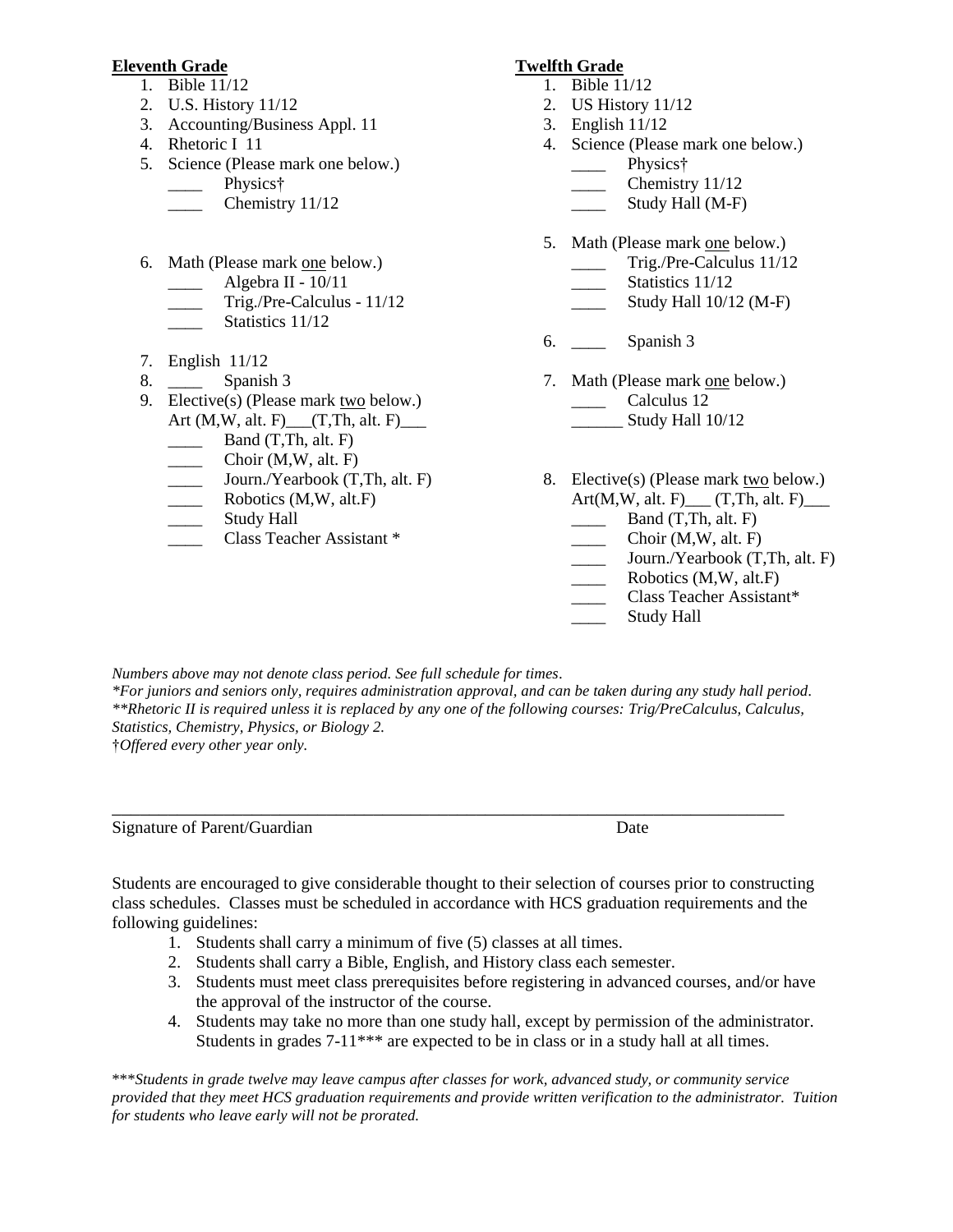### **HERITAGE CHRISTIAN SCHOOL High School Student Education Plan**

| <b>Ninth Grade</b> |                |
|--------------------|----------------|
| <b>Course</b>      | <b>Credits</b> |
|                    |                |
|                    |                |
|                    |                |
|                    |                |
|                    |                |
|                    |                |
|                    |                |
|                    |                |
|                    |                |
|                    |                |
| <b>Total</b>       |                |

| <b>Eleventh Grade</b> |                |  |
|-----------------------|----------------|--|
| Course                | <b>Credits</b> |  |
|                       |                |  |
|                       |                |  |
|                       |                |  |
|                       |                |  |
|                       |                |  |
|                       |                |  |
|                       |                |  |
|                       |                |  |
|                       |                |  |
|                       |                |  |
| <b>Total</b>          |                |  |

| <b>Tenth Grade</b> |                |  |
|--------------------|----------------|--|
| <b>Course</b>      | <b>Credits</b> |  |
|                    |                |  |
|                    |                |  |
|                    |                |  |
|                    |                |  |
|                    |                |  |
|                    |                |  |
|                    |                |  |
|                    |                |  |
|                    |                |  |
|                    |                |  |
| <b>Total</b>       |                |  |

| <b>Twelfth Grade</b> |                |  |
|----------------------|----------------|--|
| <b>Course</b>        | <b>Credits</b> |  |
|                      |                |  |
|                      |                |  |
|                      |                |  |
|                      |                |  |
|                      |                |  |
|                      |                |  |
|                      |                |  |
|                      |                |  |
|                      |                |  |
|                      |                |  |
| <b>Total</b>         |                |  |

# **HCS Graduation Requirements**

| <b>TOTAL</b>              | 25 credits        |
|---------------------------|-------------------|
| <b>Community Service</b>  | 20 hours/year     |
| Vocational                | 1 unit of credit  |
| Science                   | 3 units of credit |
| Rhetoric*                 | 2 unit of credit  |
| Mathematics               | 3 units of credit |
| History                   | 4 units of credit |
| <b>Health Enhancement</b> | 1 unit of credit  |
| Foreign Language          | 2 units of credit |
| Fine Arts                 | 1 unit of credit  |
| English                   | 4 units of credit |
| <b>Biblical Studies</b>   | 4 units of credit |
|                           |                   |

*\*The requirement for taking Rhetoric II can be replaced by taking a senior level math or science class*